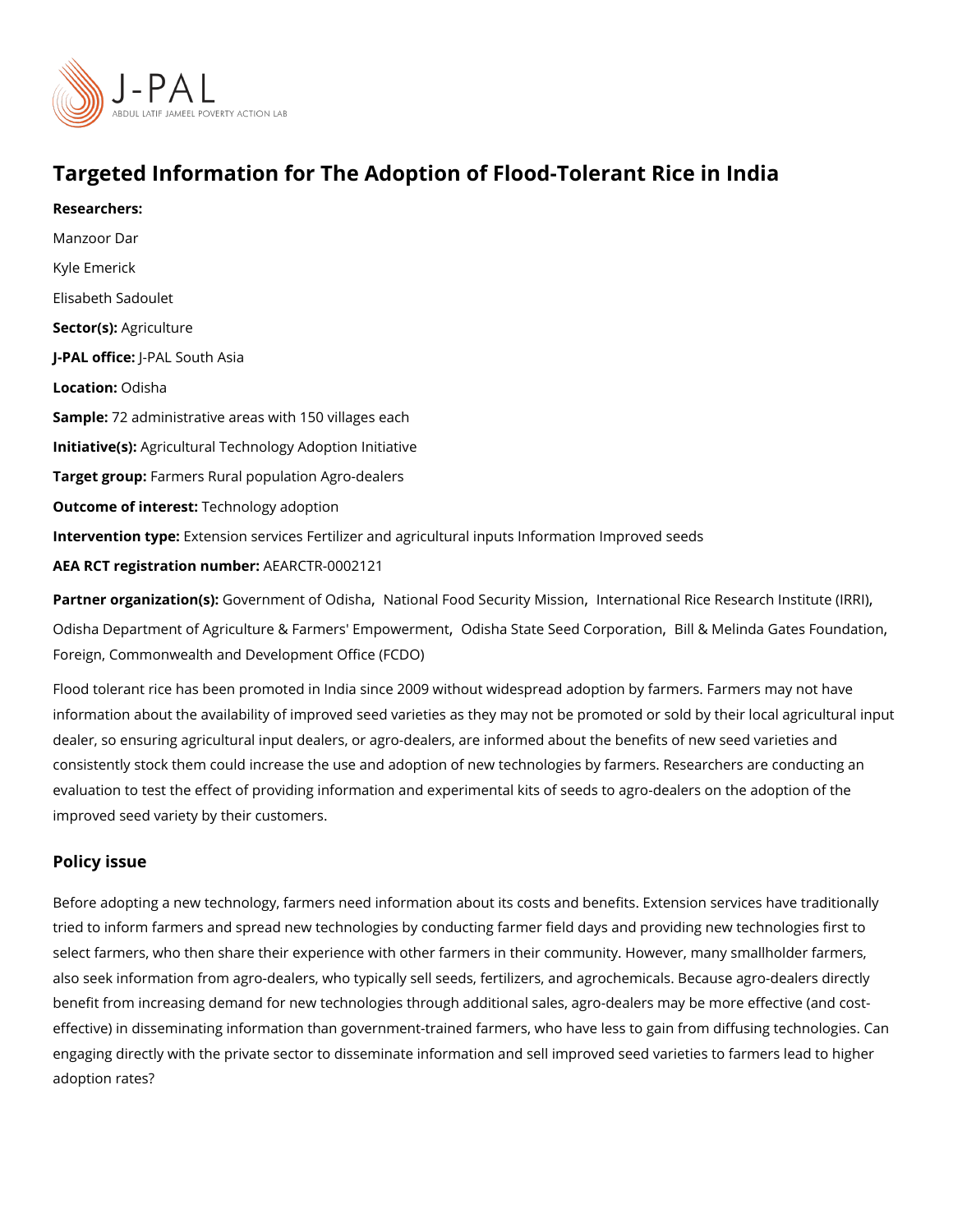# **Context of the evaluation**

Swarna Sub-1 (SS1), a submergence-tolerant rice variety, reduces yield losses under flooding conditions while leaving yields unaffected during non-flood years. Previous ATAI-funded research tested the impact of SS1 in 2011 in Odisha, a flood-prone state in the coastal belt of India and found that adoption of SS1 led to substantial increases in farmer profits. Despite these benefits, only around 20 percent of farmers in Odisha used SS1 in 2015, four years after the evaluation. When surveyed about their decision to adopt or not, farmers noted that they did not have information about the new variety or that there was a lack of access to seeds because few agro-dealers stock them, suggesting that the current agricultural extension system and supply networks are not effective in enabling farmers to adopt this new technology.

Under the current extension system in Odisha, government extension agents distribute kits of seeds and inputs to select farmers and conduct demonstrations with recommended inputs or practices among groups of 30 farmers with neighboring plots, termed cluster demonstrations, where farmers use the new technology under the extension agent's cultivation methods not their own.



Photo: J-PAL

# **Details of the intervention**

Researchers conducted a randomized evaluation to test the impact of targeted extension services to agro-dealers on farmers' adoption of SS1 seeds in Odisha. In partnership with Odisha's Ministry of Agriculture, India's National Food Security Mission (NFSM), and the International Rice Research Institute (IRRI), researchers modified the current extension system by delivering